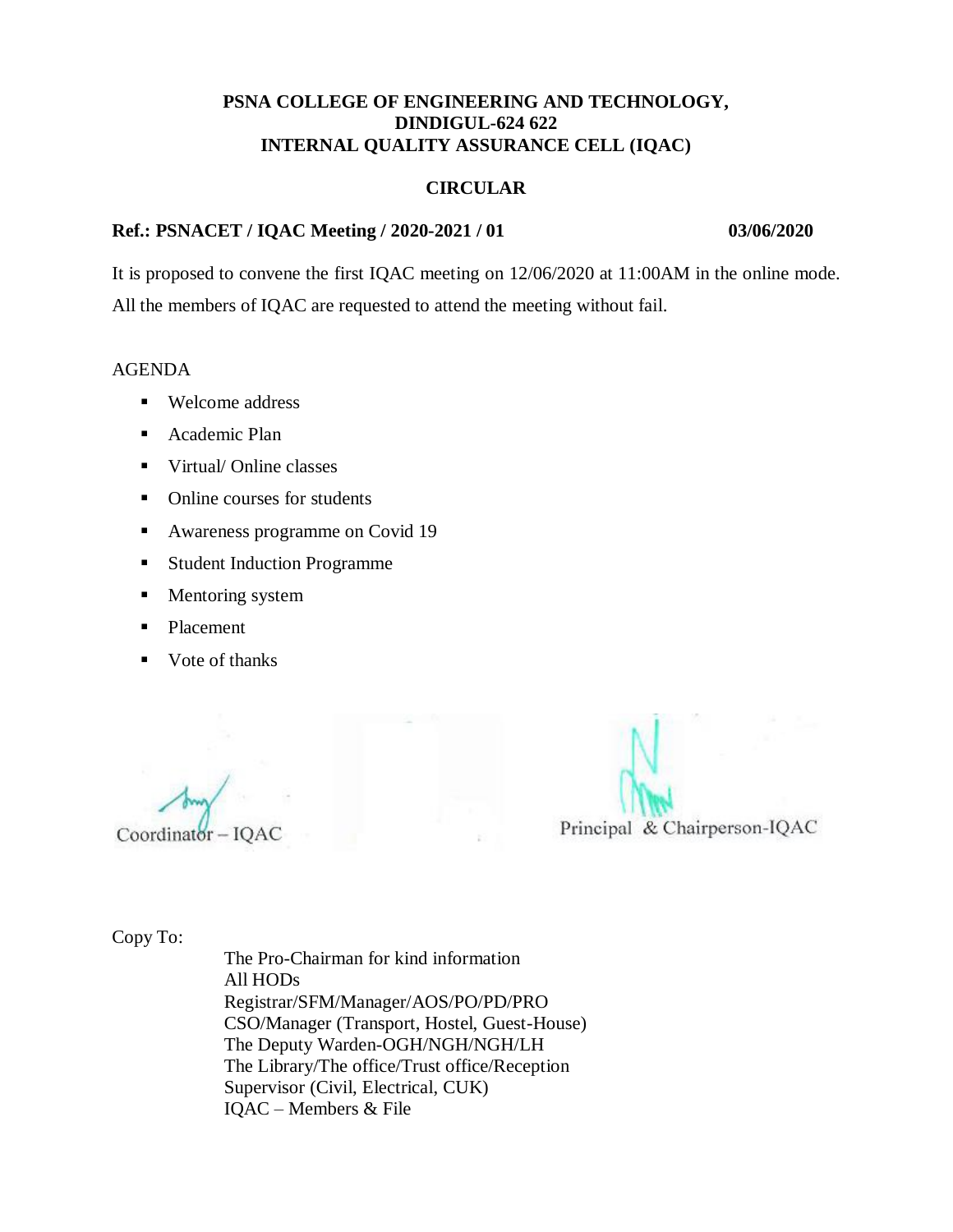# **PSNA College of Engineering and Technology, Dindigul – 624622**

# **IQAC Minutes of the meeting 03/06/2020**

# **Meeting No. : 01**

# **Date & Time : 12/06/2020 & 11:00AM Virtual Mode**

## **Members Present**

| <b>SL.NO</b>   | <b>ROLE</b>                                                                                             | <b>MEMBER</b>                                                                                                   | <b>DESIGNATION</b>                                                                                                                  |
|----------------|---------------------------------------------------------------------------------------------------------|-----------------------------------------------------------------------------------------------------------------|-------------------------------------------------------------------------------------------------------------------------------------|
| 1              | Chair person                                                                                            | Dr.D.Vasudevan                                                                                                  | Principal, PSNACET                                                                                                                  |
| $\overline{2}$ | Teachers to represent<br>levels                                                                         | 1.Dr.V.E.Jayanthi<br>2.Dr.G.Athisha<br>3.Dr.K.Vijaya<br>4.Dr.K.Arul Jayaraj<br>5.Dr.Ignatius Navis<br>Karthika  | Prof & Head / BME, PSNACET<br>Prof & Head / ECE, PSNACET<br>Prof & Head / Chem, PSNACET<br>ASP / ECE, PSNACET<br>AP / Chem, PSNACET |
| 3              | One member from<br>the management                                                                       | Rtn.MPHF.R.S.K.Raguraam                                                                                         | Pro - Chairman, PSNACET                                                                                                             |
| $\overline{4}$ | Few senior<br>administrative<br>officers                                                                | 1.Mr.P.Chinnakalai<br>2.Mr.CA.Mohamed Sulthan<br>Shahabudeen                                                    | Registrar /<br>Admission, PSNACET<br><b>Senior Finance</b><br>Manager, PSNACET                                                      |
| 5              | One nominee from<br>local society<br>One nominee from<br>student<br>One nominee from<br>alumini         | Mr.s.Balasubramanian<br>Cell: 9443164390<br>Mr.Akash<br>Cell: 8329147439<br>Mr.Ayothimoorthy<br>Cell:9704444592 | Dy.Station master,Southern<br>railways, Madurai.<br>III Year-ECE $2018 - 2022$ Batch<br>ECE 1992 - 1996 Batch                       |
| 6              | One nominee from<br>employers<br>One nominee from<br>industrialists<br>One nominee from<br>stakeholders | Mr.Ananatha Krishnan<br>Cell:9176340571<br>Mr.Sukumar<br>Cell: 9842144838<br>Mr.S.S.Murugan<br>Cell: 9894691445 | HR/WIPRO, Chennai<br>M.D/AnilFoods, Dindigul<br>Parent of Ms. Priyadharshini / IT<br>$2018 - 2022$                                  |
| $\overline{7}$ | One of the senior<br>teachers as the<br>coordinator/director<br>of the iqac                             | Dr.P.Jaganathan                                                                                                 | Prof & Head / MCA, PSNACET                                                                                                          |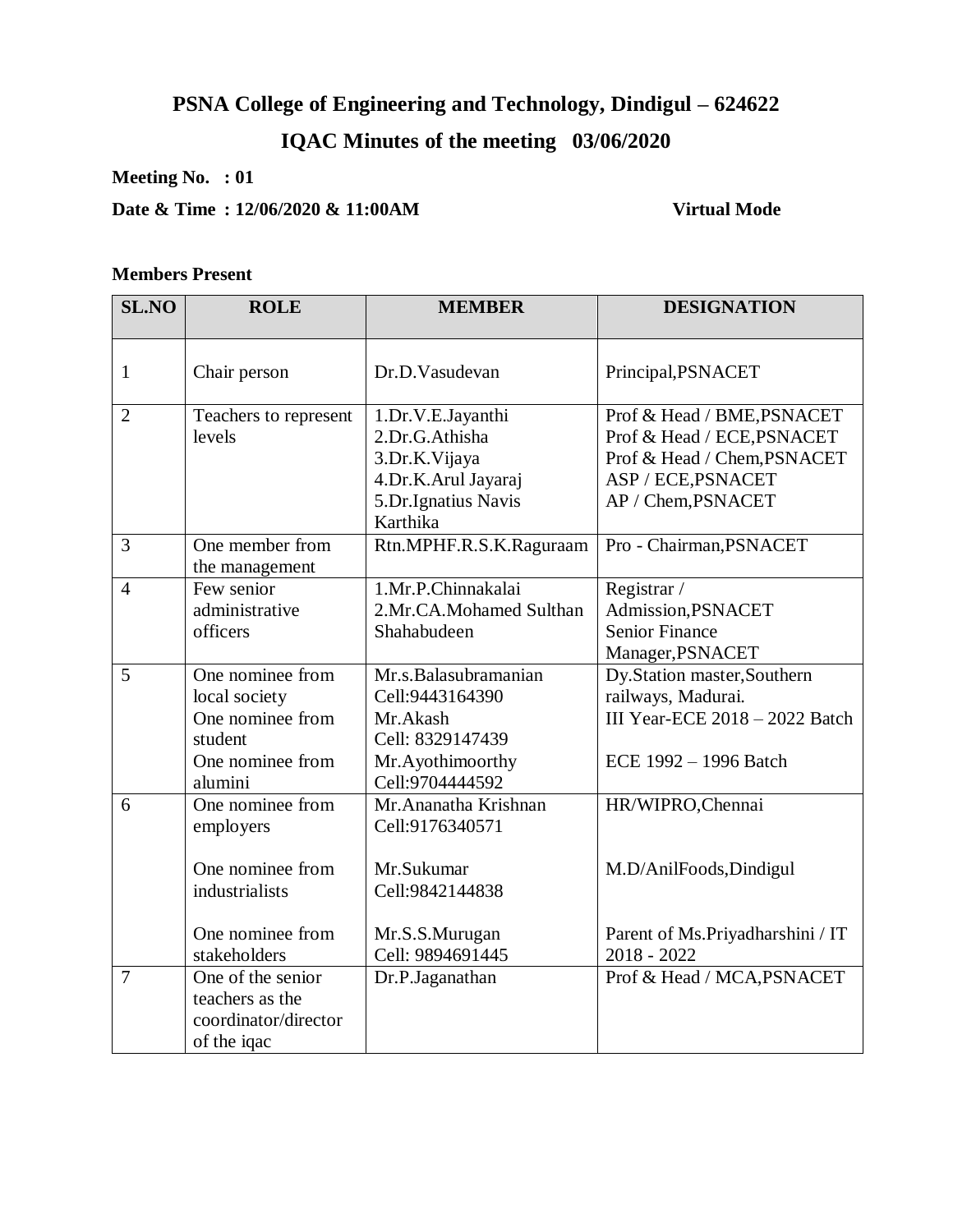The IQAC Co-ordinator welcomed the gathering and briefed the meeting agenda. The following points were deliberated in the meeting.

- It was decided to implement the Covid- 19 preventive measures in the campus effectively and immediately as prescribed by the central and state governments.
- NAAC Steering Committee Meeting has been discussed
- Since Online classes are the effective mechanism and the need of the hour Heads of the departments were asked to ensure the effectiveness of the online -classes.
- Students were advised to enroll as many as possible courses in Learnathon and ICT academy.
- IQAC has decided to join hands with Mechanical Engineering department to conduct webinar on Increasing the Effectiveness of online classes for Engineering Students.
- The plan of action for the academic year 2020-21 was drawn as follows:
	- o To follow academic schedule effectively
	- o To conduct a greater number of virtual workshops and seminars
	- o ToSchedule Placement for final year students.
- It was planned to conduct International Yoga Day Webinar on "YogamumGunanalangalum" in the month of June 2020.
- Since Covid -19 is spreading fast across the Globe IQAC has decided to conduct online webinar in the month of July 2020 to create awareness on Prevention on Covid-19.
- It was proposed to install a better Learning Management System (LMS) in the campus.

 $Coordinator - IQAC$ 

Principal & Chairperson-IQAC

Copy To: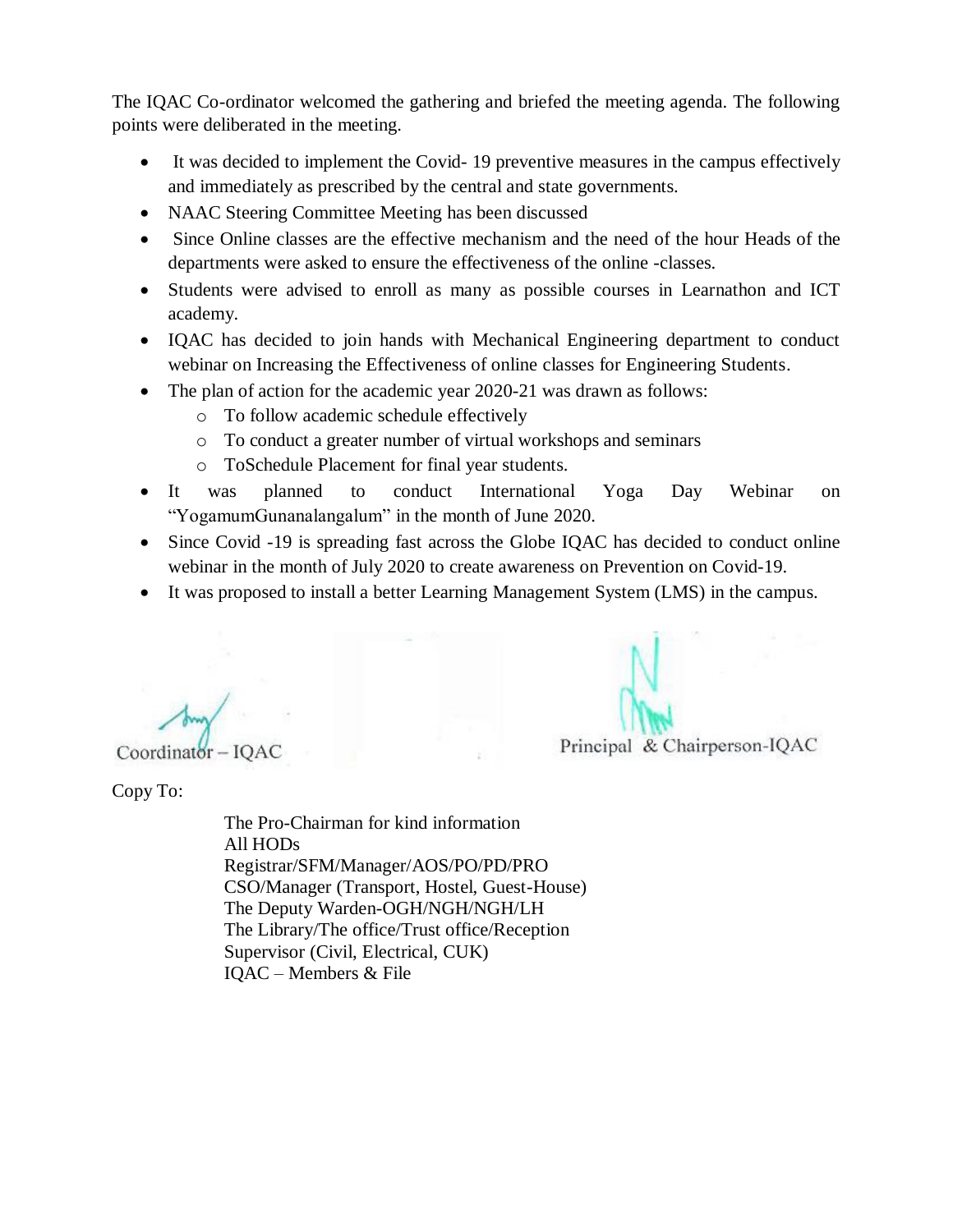# **ACTION TAKEN REPORT**

The following action has been taken for the IQAC meeting conducted on **12/06/2020 on Online Mode**

| <b>Points Discussed</b>            | <b>Action Taken</b>                                                                                                                                                                                     |
|------------------------------------|---------------------------------------------------------------------------------------------------------------------------------------------------------------------------------------------------------|
| <b>Online Class</b>                | The role has been assigned to Tutor and Class advisors to<br>monitor the students involvement in online classes                                                                                         |
| <b>Action Plan</b>                 | All the departments has been prepared and submitted<br>1. Academic schedule<br>2. Lesson plan<br>3. Course Materials<br>4. Placement schedule                                                           |
| <b>Faculty Development Program</b> | Webinar on "IT PRESENT & FUTURE" was organized<br>by the department of MCA on 06.06.2020<br>Webinar on "YogamumGunanalangalum" Organized by<br>Yoga Club, IQAC and MHRD Innovation cell on<br>23.6.2020 |

Coordinator - IQAC

Principal & Chairperson-IQAC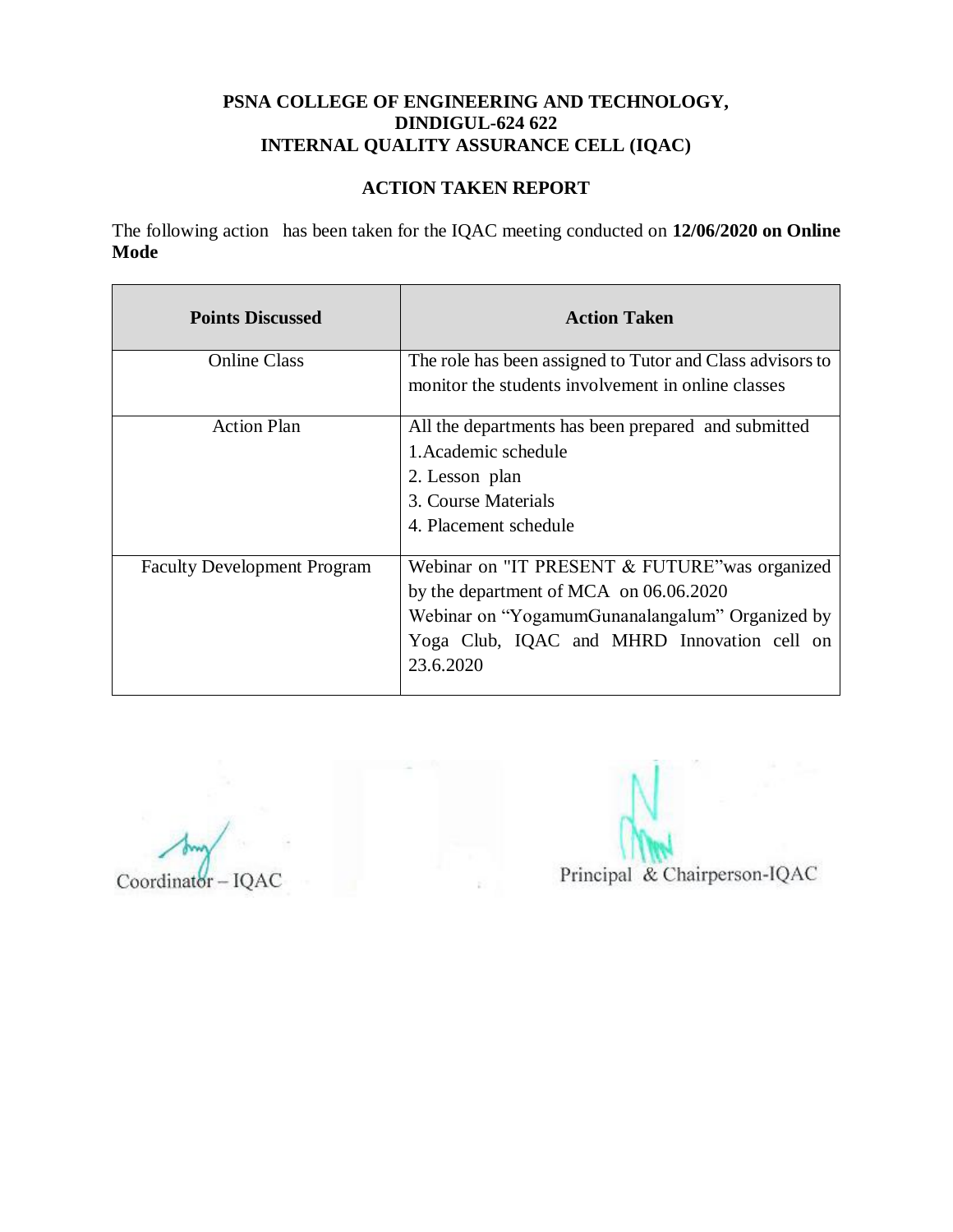#### **CIRCULAR**

### **Ref.: PSNACET / IQAC Meeting / 2020-2021 / 02 10/09/2020**

It is proposed to convene the second IQAC meeting on 16/09/2020 at 10:30AM in virtual mode.

All the members of IQAC are requested to attend the meeting without fail.

AGENDA

- Welcome address
- Conduction of online university examinations
- Placement Activity
- AQAR preparation
- Online Certification
- Academic and Administrative Audit
- $\blacksquare$  Vote of thanks

 $Coordinat$ <sub>or</sub>  $-IQAC$ 

Principal & Chairperson-IQAC

Copy To: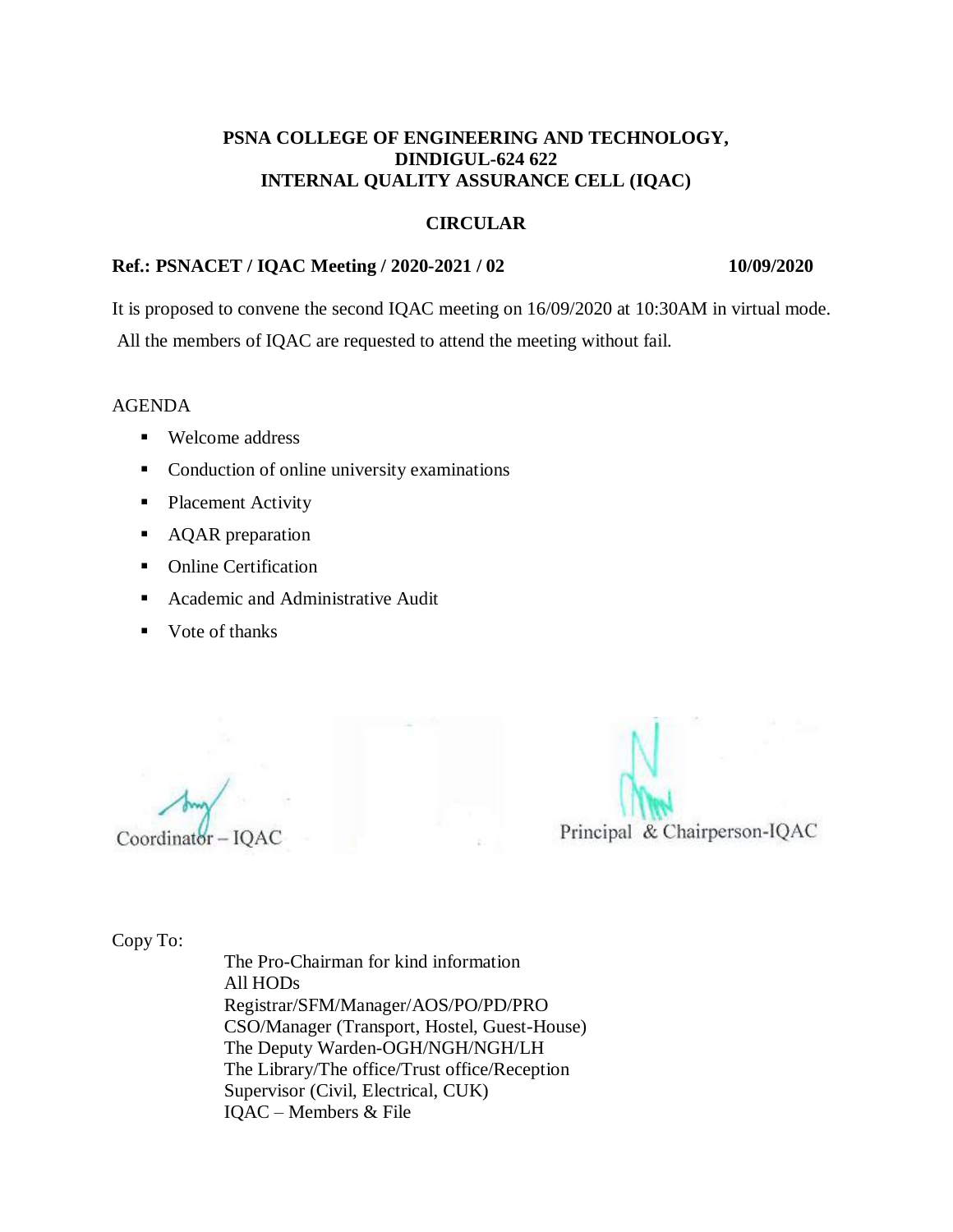# **PSNA College of Engineering and Technology, Dindigul – 624622**

# **IQAC Minutes of the meeting**

**Meeting No. : 02**

# **Date & Time : 16/09/2020 & 11:00AM Virtual Mode**

#### **Members Present**

| <b>SL.NO</b>   | <b>ROLE</b>                                                                                             | <b>MEMBER</b>                                                                                                   | <b>DESIGNATION</b>                                                                                                                  |
|----------------|---------------------------------------------------------------------------------------------------------|-----------------------------------------------------------------------------------------------------------------|-------------------------------------------------------------------------------------------------------------------------------------|
|                |                                                                                                         |                                                                                                                 |                                                                                                                                     |
| 1              | Chair person                                                                                            | Dr.D.Vasudevan                                                                                                  | Principal, PSNACET                                                                                                                  |
| $\overline{2}$ | Teachers to represent<br>levels                                                                         | 1.Dr.V.E.Jayanthi<br>2.Dr.G.Athisha<br>3.Dr.K.Vijaya<br>4.Dr.K.Arul Jayaraj<br>5.Dr.Ignatius Navis<br>Karthika  | Prof & Head / BME, PSNACET<br>Prof & Head / ECE, PSNACET<br>Prof & Head / Chem, PSNACET<br>ASP / ECE, PSNACET<br>AP / Chem, PSNACET |
| 3              | One member from<br>the management                                                                       | Rtn.MPHF.R.S.K.Raguraam                                                                                         | Pro - Chairman, PSNACET                                                                                                             |
| $\overline{4}$ | Few senior<br>administrative<br>officers                                                                | 1.Mr.P.Chinnakalai<br>2.Mr.CA.Mohamed Sulthan<br>Shahabudeen                                                    | Registrar /<br>Admission, PSNACET<br><b>Senior Finance</b><br>Manager, PSNACET                                                      |
| 5              | One nominee from<br>local society<br>One nominee from<br>student<br>One nominee from<br>alumini         | Mr.s.Balasubramanian<br>Cell: 9443164390<br>Mr.Akash<br>Cell: 8329147439<br>Mr.Ayothimoorthy<br>Cell:9704444592 | Dy.Station master,Southern<br>railways, Madurai.<br>III Year-ECE $2018 - 2022$ Batch<br>ECE 1992 - 1996 Batch                       |
| 6              | One nominee from<br>employers<br>One nominee from<br>industrialists<br>One nominee from<br>stakeholders | Mr. Ananatha Krishnan<br>Cell:9176340571<br>Mr.Sukumar<br>Cell:9842144838<br>Mr.S.S.Murugan<br>Cell: 9894691445 | HR/WIPRO, Chennai<br>M.D/AnilFoods, Dindigul<br>Parent of Ms. Priyadharshini / IT<br>$2018 - 2022$                                  |
| $\overline{7}$ | One of the senior<br>teachers as the<br>coordinator/director<br>of the iqac                             | Dr.P.Jaganathan                                                                                                 | Prof & Head / MCA, PSNACET                                                                                                          |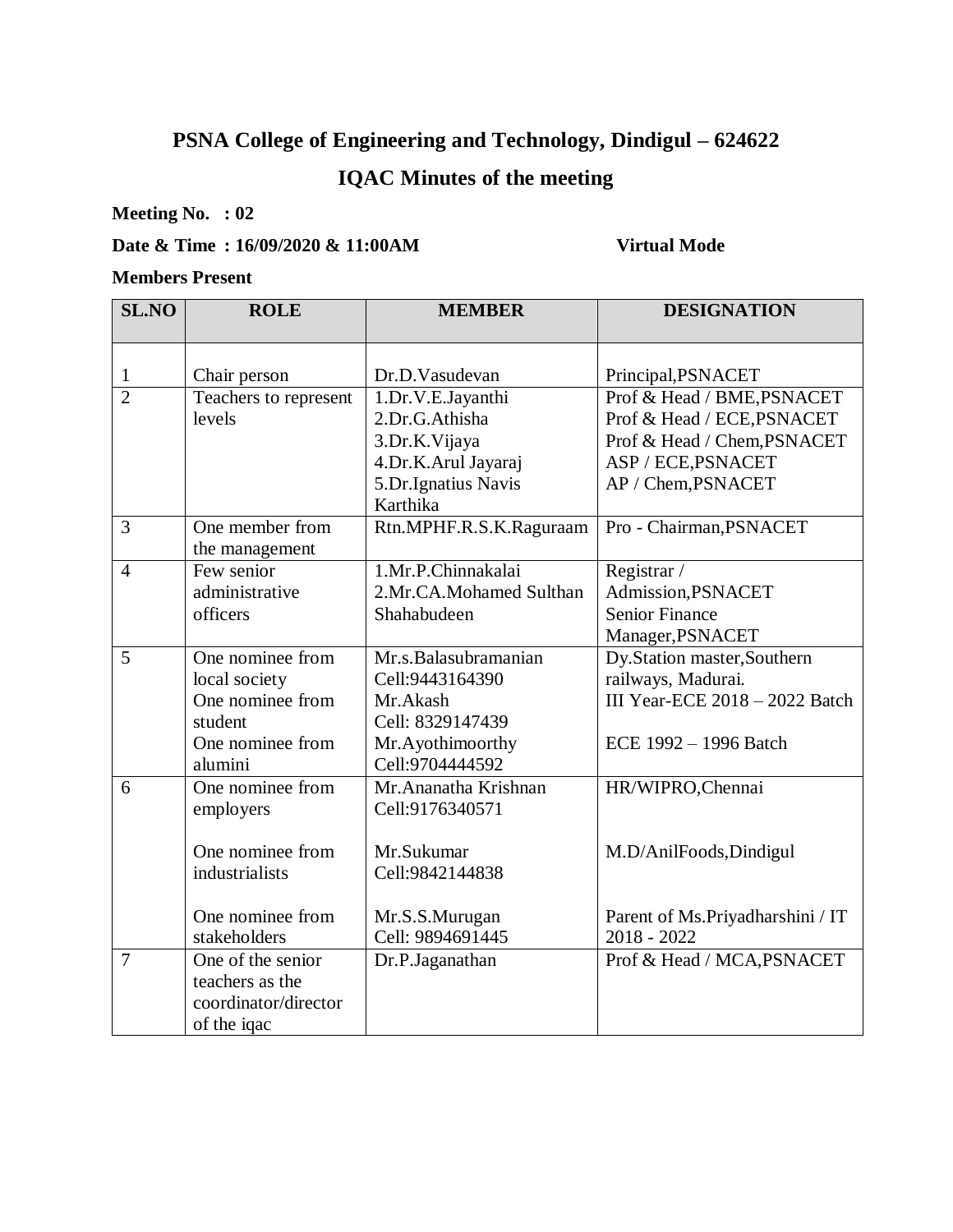The IQAC Co-ordinator welcomed the gathering and briefed about the meeting agenda. The following points were deliberated in the meeting.

- It was decided that the Internal Audit for the year 2019– 20 has to be completed on or before 10/10/2020. The Audit report has to be submitted to IQACon or before October 2020.
- As the annual presentation to the higher authorities was made last year, the Criteria Incharges are requested to collect relevant data of this academic year and update the same in the last year presentation suitably by the end of December 2020.
- It was proposed to present the Annual IQAC Report for the academic year 2019-2020 to higher authorities in the next IQAC meeting.
- The IQAC Co-ordinator proposed the digital learning with the help of App or Web based applications for Managing the learning in the campus
- It was decided to conduct online Student Induction Programme for all the UG& PG first year students in the month of November.
- The placement director and various placement cell coordinators of the respective departments were requested to work on the placement opportunities and training programmes offered to the students.
- As PSNA subscribed online certification courses for free of cost to Faculty members and students. IQAC coordinator requested the various Heads of the departments to encourage their students and faculty to avail those courses.
- The IQAC coordinator initiated the process to carry out Administrative and Academic Audit (AAA). In this regard, he presented the format prepared for AAA and got approved. A detailed schedule has been prepared.
- It was decided not to compromise inadherence to Covid- 19 preventive measures prescribed by the central and state governments.

 $Coordinator - IOAC$ 

Principal & Chairperson-IOAC

Copy To: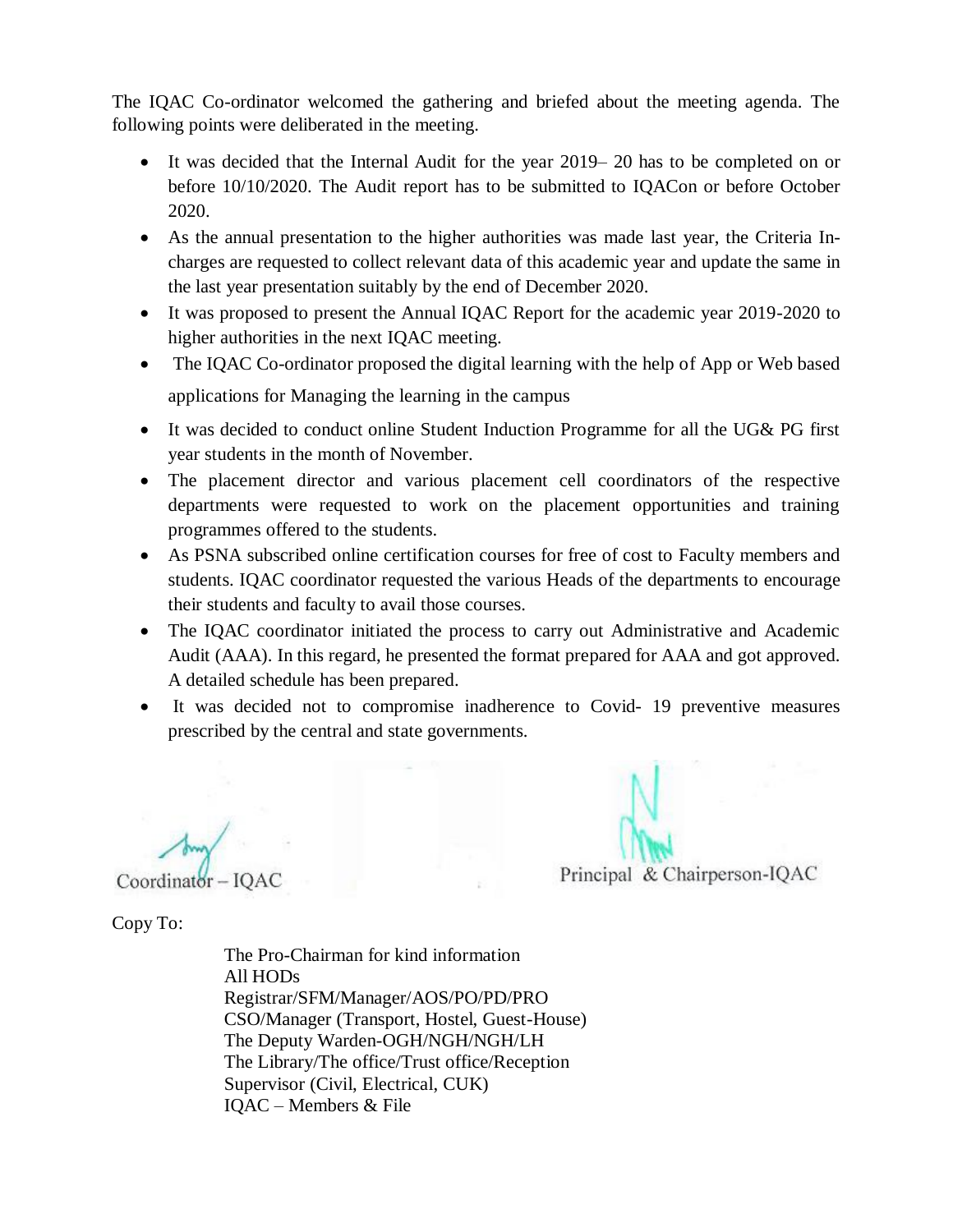# **ACTION TAKEN REPORT**

The following action has been taken for the IQAC meeting conducted on **16/09/2020 in Online Mode**

| <b>Points Discussed</b>                  | <b>Action Taken</b>                           |
|------------------------------------------|-----------------------------------------------|
| <b>IQAC</b> Annual Presentation          | Approved and will be presented on next        |
|                                          | meeting                                       |
| AQAR                                     | Collected and Analyzed the AQAR for the       |
|                                          | academic year 2019-2020                       |
| <b>Faculty Development Program</b>       | Teachers Day Celebrations was organized by    |
|                                          | PSNACET Alumini Association and IQAC on       |
|                                          | 5.9.2020                                      |
| <b>Student Skill Development Program</b> | Subscribed ICT Academy certification and      |
|                                          | Learnathon Certification Program to students  |
|                                          | development                                   |
|                                          | Encouraged students to avail maximum          |
|                                          | number of certification                       |
| Learning Management System (LMS)         | A proposal for LMS has been Submitted on      |
|                                          | $2/11/2020$ to management for approval.       |
| Covid-19 preventive measures             | On behalf of IQAC and Management,             |
|                                          | department wise coordinator has been assigned |
|                                          | to monitor the same.                          |

Coordinator-IQAC

Principal & Chairperson-IQAC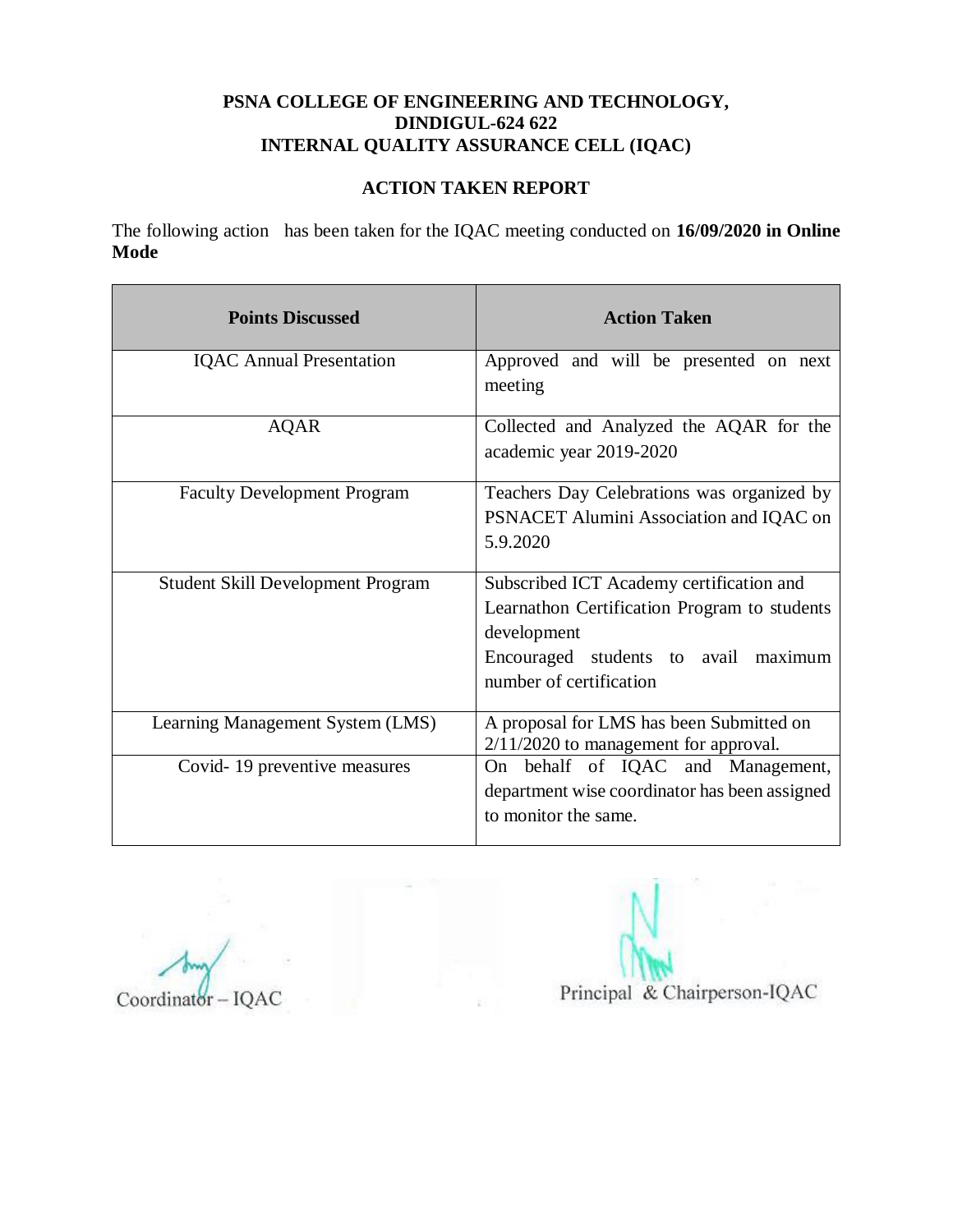#### **CIRCULAR**

### **Ref.: PSNACET / IQAC Meeting / 2020-2021 / 03 12/04/2021**

It is proposed to convene the third IQAC meeting on 12/04/2021 at 11:30AM in the Board Room. All the members of IQAC are requested to attend the meeting without fail.

#### AGENDA

- Welcome address
- **Annual IQAC Presentation**
- Organizing programs and events
- Survey process
- Research Development and Publications
- Faculty activities and achievements
- **Training and placement activities**
- **EDC** activities
- Covid-19 SOP implementations
- Vote of thanks

 $Coordinator - IQAC$ 

Principal & Chairperson-IQAC

Copy To: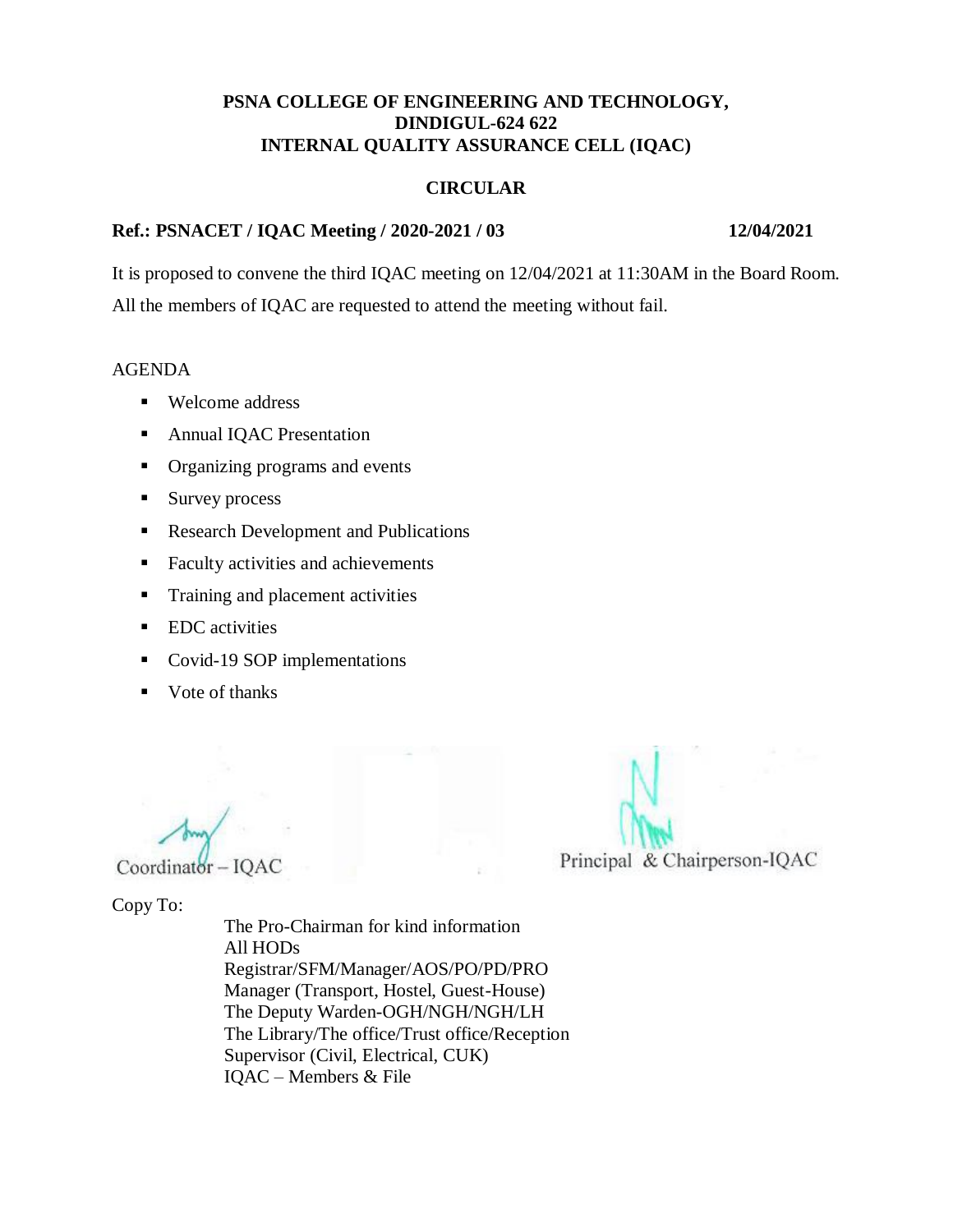PSNA College of Engineering and Technology, Dindigul – 624622

IQAC Minutes of the meeting 12/04/2021

# **Meeting No. : 03**

**Date & Time : 12/04/2021 & 11:30AM Venue: Board Room**

# **Members Present**

| <b>SL.NO</b>   | <b>ROLE</b>           | <b>MEMBER</b>           | <b>DESIGNATION</b>                |
|----------------|-----------------------|-------------------------|-----------------------------------|
| $\mathbf{1}$   | Chair person          | Dr.D.Vasudevan          | Principal, PSNACET                |
| $\overline{2}$ | Teachers to represent | 1.Dr.VE.Jeyanthi        | Prof & Head / BME, PSNACET        |
|                | levels                | 2.Dr.G.Athisha          | Prof & Head / ECE, PSNACET        |
|                |                       | 3.Dr.K.Vijaya           | Prof & Head / Chem, PSNACET       |
|                |                       | 4.Dr.K.Arul Jeyaraj     | ASP / ECE, PSNACET                |
|                |                       | 5.Dr.Ignatius Navis     | AP / Chem, PSNACET                |
|                |                       | Karthika                |                                   |
| 3              | One member from       | Rtn.MPHF.R.S.K.Raguraam | Pro - Chairman, PSNACET           |
|                | the management        |                         |                                   |
| $\overline{4}$ | Few senior            | 1.Mr.P.Chinnakalai      | Registrar /                       |
|                | administrative        | 2.Mr.CA.Mohamed Sulthan | Admission, PSNACET                |
|                | officers              | Shahabudeen             | <b>Senior Finance</b>             |
|                |                       |                         | Manager, PSNACET                  |
| 5              | One nominee from      | Mr.S.Balasubramanian    | Dy.Station Master,Southern        |
|                | local society         | Cell: 9443164390        | railways, Madurai.                |
|                | One nominee from      | Mr.Akash                | III Year-ECE $2018 - 2022$ Batch  |
|                | student               | Cell: 8329147439        |                                   |
|                | One nominee from      | Mr.Ayothimoorthy        | ECE 1992 - 1996 Batch             |
|                | alumini               | Cell:9704444592         |                                   |
| 6              | One nominee from      | Mr.Ananatha Krishnan    | HR/WIPRO, Chennai                 |
|                | employers             | Cell:9176340571         |                                   |
|                |                       |                         |                                   |
|                | One nominee from      | Mr.Sukumar              | M.D/AnilFoods, Dindigul           |
|                | industrialists        | Cell:9842144838         |                                   |
|                | One nominee from      | Mr.S.S.Murugan          | Parent of Ms. Priyadharshini / IT |
|                | stakeholders          | Cell: 9894691445        | $2018 - 2022$                     |
| $\overline{7}$ | One of the senior     | Dr.P.Jaganathan         | Prof & Head / MCA, PSNACET        |
|                | teachers as the       |                         |                                   |
|                | coordinator/director  |                         |                                   |
|                | of the iqac           |                         |                                   |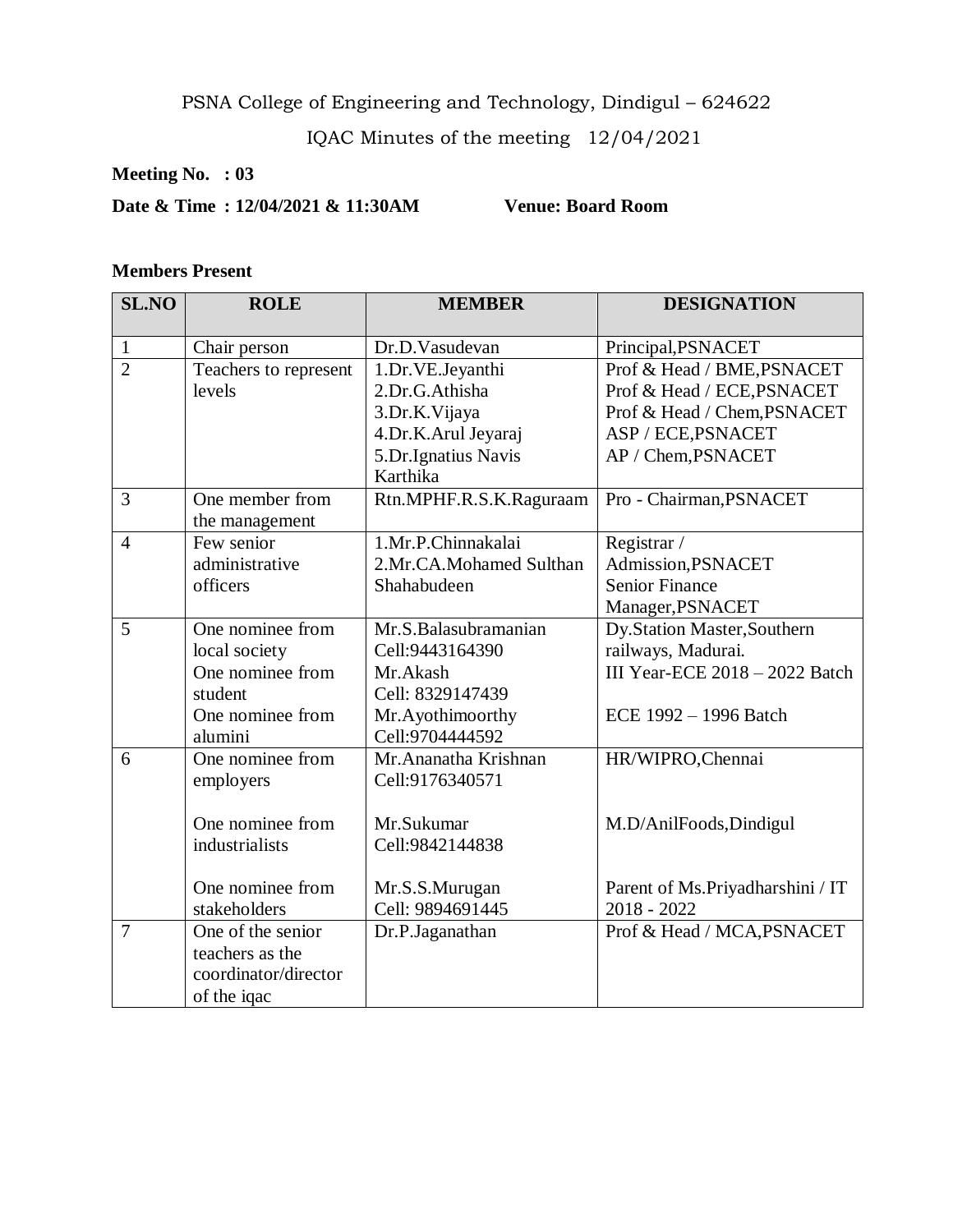The IQAC Co-ordinator welcomed the gathering and briefed the meeting agenda. The following points were deliberated in the meeting.

- The IQAC Annual Report was presented by Dr.P.Jaganathan, Coordinator/ IQAC.
- IQAC Annual Report presentation spoke the overall importance of NAAC and its seven criteria in detail. The IQAC coordinator deliberated the roles and responsibilities of the criteria in-charges
- The IQAC coordinator explained the importance of organizing programmes by various clubs, associations and societies and requested to organize more programmes.
- There was a discussion about NIRF ranking and the ways to achieve better ranking.
- The Pro Chairman suggested to organize a greater number of programmes under various clubs like HELPS and other professional societies.
- It is also suggested to conduct a Survey on Alumni, Parents and Stakeholders
- It was decided to update IQAC and the NAAC data with relevant document in the college website.
- IQAC coordinator proposed to all department heads to nominate department wise criteria in-charges for seven criteria.
- The Principal advised all the HoDs to insist their faculty members to publish high impact articles in the SCOPUS indexed and reputed journals and apply for funding towards obtaining Projects, FDP, STTP etc.
- IQAC insisted the training and placement cell to improve the number of placements through on campus recruitments with MNCs.
- IQAC Committee directed the HODs to utilize modern ICT tools by the faculty members for innovative TLP.
- It is planned to conduct more number of EDC camps in the forthcoming years to improve entrepreneur development initiatives.
- It was decided to strictly advise the people whoever enters the campus to adhere to Covid-19 preventive measures prescribed by the central and state governments' authorities.

Coordinator-IOAC

Principal & Chairperson-IQAC

Copy To: